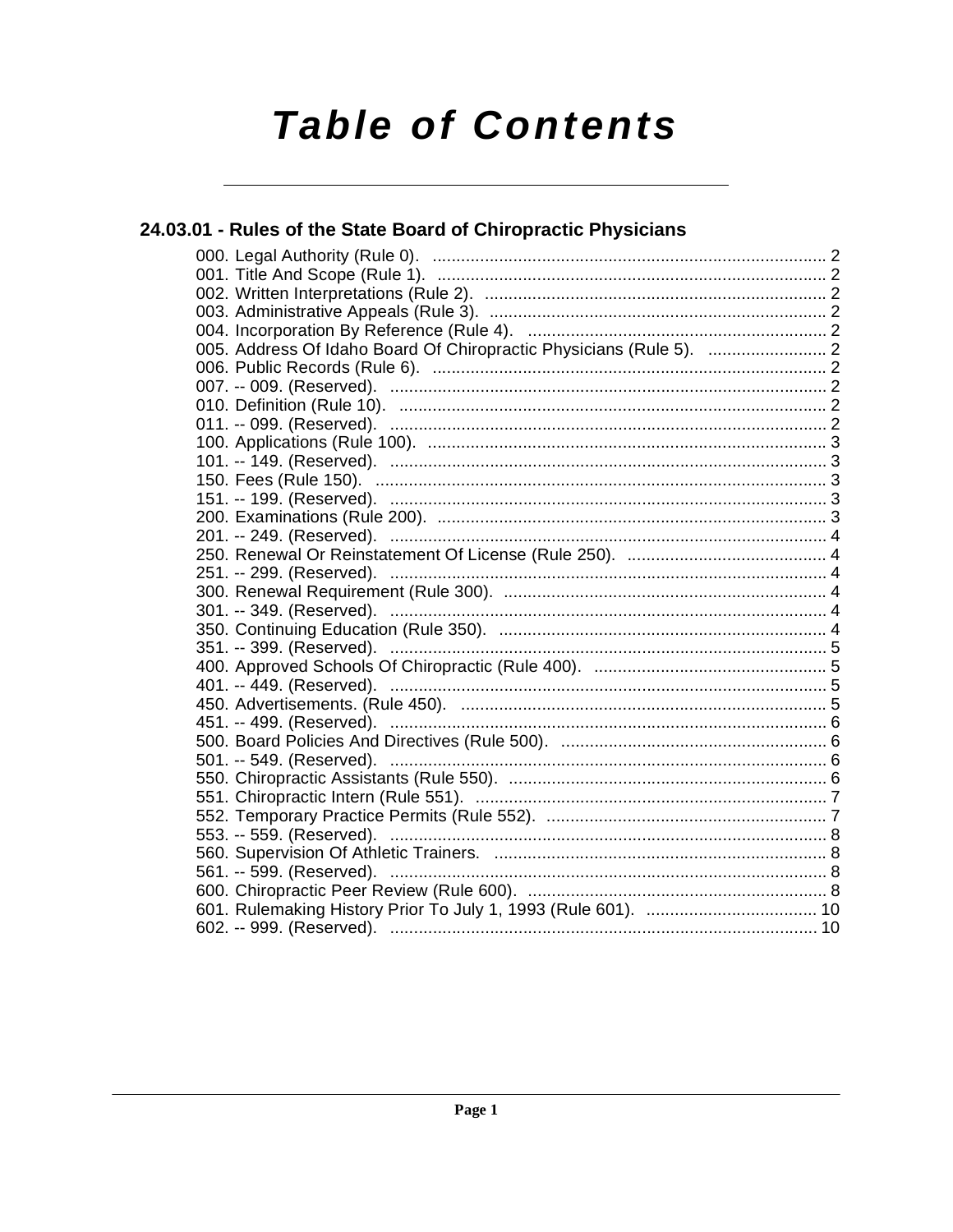#### **IDAPA 24 TITLE 03 CHAPTER 01**

#### **24.03.01 - RULES OF THE STATE BOARD OF CHIROPRACTIC PHYSICIANS**

#### <span id="page-1-1"></span><span id="page-1-0"></span>**000. LEGAL AUTHORITY (RULE 0).**

These rules are hereby prescribed and established pursuant to the authority vested in the State Board of Chiropractic Physicians by the provisions of Section 54-707, Idaho Code. (7-1-93)

#### <span id="page-1-2"></span>**001. TITLE AND SCOPE (RULE 1).**

These rules shall be cited as IDAPA 24.03.01, "Rules of the State Board of Chiropractic Physicians". (7-1-93)

#### <span id="page-1-3"></span>**002. WRITTEN INTERPRETATIONS (RULE 2).**

The board may have written statements that pertain to the interpretation of the rules of this chapter. Such interpretations, if any, are available for public inspection and copying at cost in the main office of the Bureau of Occupational Licenses. (3-15-02) Occupational Licenses.

#### <span id="page-1-4"></span>**003. ADMINISTRATIVE APPEALS (RULE 3).**

Administrative appeals shall be governed by the Administrative Procedure Act, Title 67, Chapter 52, Idaho Code. (3-15-02)

#### <span id="page-1-5"></span>**004. INCORPORATION BY REFERENCE (RULE 4).**

These rules do not incorporate by reference any document other than those sections of Idaho Code so referenced. (3-15-02)

#### <span id="page-1-6"></span>**005. ADDRESS OF IDAHO BOARD OF CHIROPRACTIC PHYSICIANS (RULE 5).**

[The office of the Board of Chiropractic Physicians is located within the Bureau of Occupational Licenses, Owyhee](mailto:chi@ibol.idaho.gov) Plaza, 1109 Main Street, Suite 220, Boise, Idaho 83702-5642. The phone number of the Board is (208) 334-3233. The Board's FAX number is (208) 334-3945. The Board's e-mail address is chi@ibol.idaho.gov. The Board's official web [site is at](mailto:chi@ibol.idaho.gov) [https://www.ibol.idaho.gov/chi.htm. \(4-11-06\)](https://www.ibol.idaho.gov/chi.htm)

#### <span id="page-1-7"></span>**006. PUBLIC RECORDS (RULE 6).**

The records associated with the Board of Chiropractic Physicians are subject to the provisions of the Idaho Public Records Act, Title 9, Chapter 3, Idaho Code. (3-15-02)

#### <span id="page-1-8"></span>**007. -- 009. (RESERVED).**

#### <span id="page-1-9"></span>**010. DEFINITION (RULE 10).**

- <span id="page-1-12"></span>**01. Board**. The State Board of Chiropractic Physicians as prescribed in Section 54-703, Idaho Code. (7-1-93)
- **02. Bureau**. The Bureau of Occupational Licenses as prescribed in Section 67-2602, Idaho Code. (3-15-02)

**03. Inactive Status**. The status of licensure that has been made inactive by compliance with Section 54-708(2) and Subsection 300.02. The holder of an inactive license may not practice chiropractic in Idaho. (3-15-02)

**04. Inactive Retired**. The status of a licensee who is over sixty-five (65) years of age, has paid the inactive retired fee and is permanently retired from the practice of chiropractic. The holder of an inactive retired license may not practice chiropractic in Idaho. (3-15-02)

<span id="page-1-11"></span>**05.** Athletic Trainer. A person licensed by the Idaho Board of Medicine pursuant to Section 54-3909, Idaho Code. (4-11-06) Idaho Code. (4-11-06)

#### <span id="page-1-10"></span>**011. -- 099. (RESERVED).**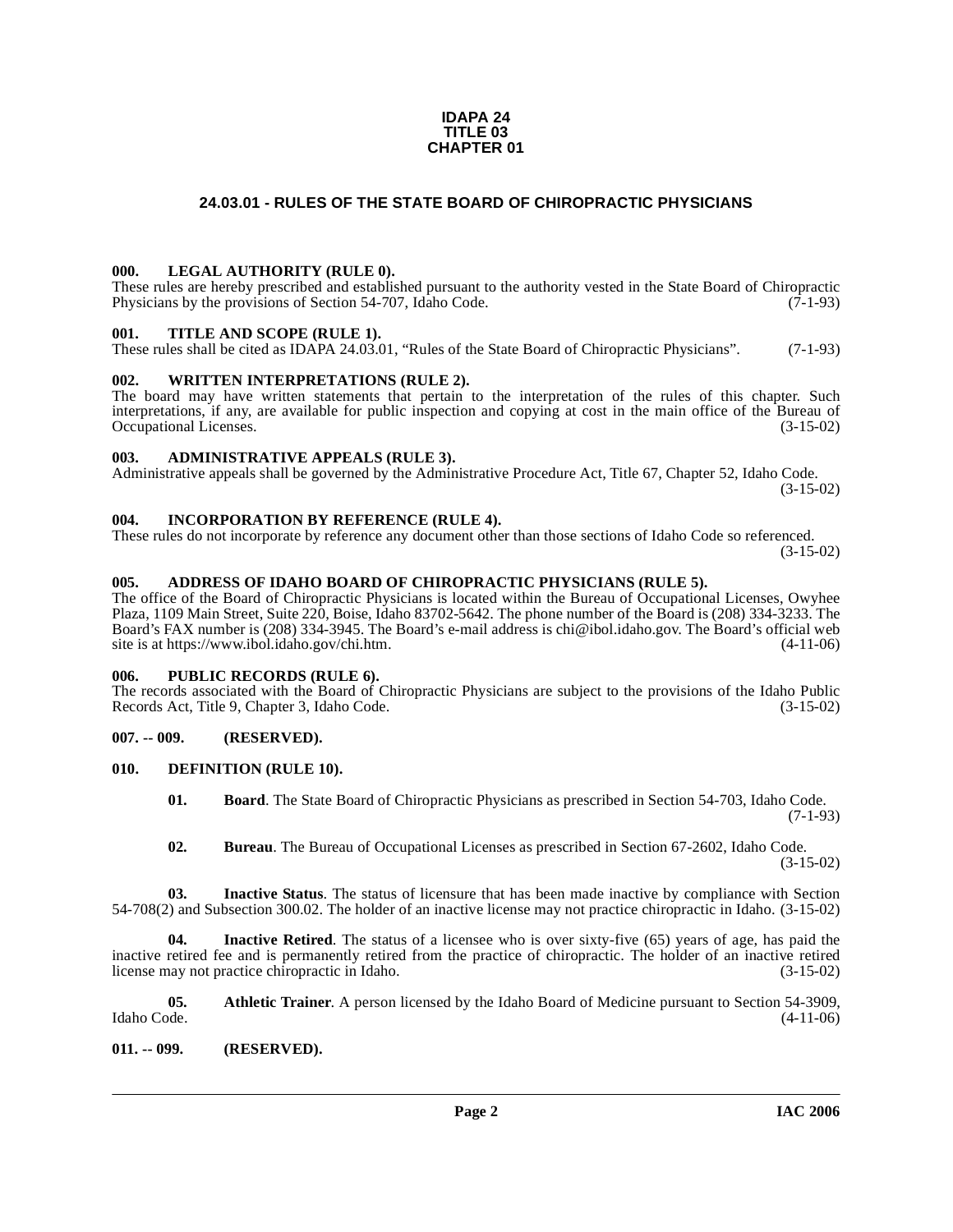### **IDAHO ADMINISTRATIVE CODE IDAPA 24.03.01 - Rules of the State Board**

#### <span id="page-2-7"></span><span id="page-2-0"></span>**100. APPLICATIONS (RULE 100).**

**01. Application**. Applications on forms furnished by the Bureau of Occupational Licenses must be accompanied by an unmounted passport photograph taken within the twelve (12) months preceding the date of application. (3-15-02) application. (3-15-02)

<span id="page-2-12"></span>

| 02. | <b>Oualifications.</b>                                | $(7-1-93)$ |
|-----|-------------------------------------------------------|------------|
| a.  | New applicants will meet the following requirements:  | $(7-1-93)$ |
|     | National Boards Parts I, II, III, and IV.             | $(7-1-99)$ |
| ii. | Graduation from a CCE approved college or university. | $(7-1-93)$ |

iii. Applicants will be required to sign an affidavit swearing under oath that they have fully reviewed and understand and will abide by the Chiropractic Act, Title 54, Chapter 7, Idaho Code, and the Board's Rules,<br>IDAPA 24, Title 03, Chapter 01, "Rules of the State Board of Chiropractic Physicians". (7-1-99) IDAPA 24, Title 03, Chapter 01, "Rules of the State Board of Chiropractic Physicians".

| Endorsement applicants will meet the following requirements: | $(7-1-93)$ |
|--------------------------------------------------------------|------------|
| National Boards Parts I, II, III and Physiotherapy.          | $(7-1-93)$ |

ii. If licensed prior to January, 1980, CCE approved college or university not required. If licensed after January, 1980, applicant must have graduated from a CCE approved college or university. (7-1-93)

iii. Five (5) years of consecutive experience immediately prior to application and a valid, unrevoked, ided license to practice chiropractic in another state. (7-1-93) unsuspended license to practice chiropractic in another state.

iv. National Board Special Purposes Examination for Chiropractors (SPEC). (7-1-99)

v. Applicants will be required to sign an affidavit swearing under oath that they have fully reviewed and understand and will abide by the Chiropractic Act, Title 54, Chapter 7, Idaho Code, and the Board's Rules,<br>IDAPA 24.03.01, "Rules of the State Board of Chiropractic Physicians". (7-1-99) IDAPA 24.03.01, "Rules of the State Board of Chiropractic Physicians".

#### <span id="page-2-1"></span>**101. -- 149. (RESERVED).**

<span id="page-2-2"></span>**150. FEES (RULE 150).**

<span id="page-2-10"></span><span id="page-2-9"></span><span id="page-2-8"></span><span id="page-2-6"></span><span id="page-2-5"></span>

| <b>Application Fee.</b> Application Fee (includes original license) - Two hundred fifty dollars (\$250).<br>$(3-10-00)$ |
|-------------------------------------------------------------------------------------------------------------------------|
| $(7-1-93)$                                                                                                              |
| $(7-1-93)$                                                                                                              |
| $(7-1-93)$                                                                                                              |
| $(7-1-93)$                                                                                                              |
| $(7-1-93)$                                                                                                              |
|                                                                                                                         |

#### <span id="page-2-13"></span><span id="page-2-11"></span><span id="page-2-3"></span>**151. -- 199. (RESERVED).**

#### <span id="page-2-4"></span>**200. EXAMINATIONS (RULE 200).**

It shall be the applicant's duty to take and successfully pass the National Board Examinations administered by the National Board of Chiropractic Examiners as specified in these rules. (3-10-00) National Board of Chiropractic Examiners as specified in these rules.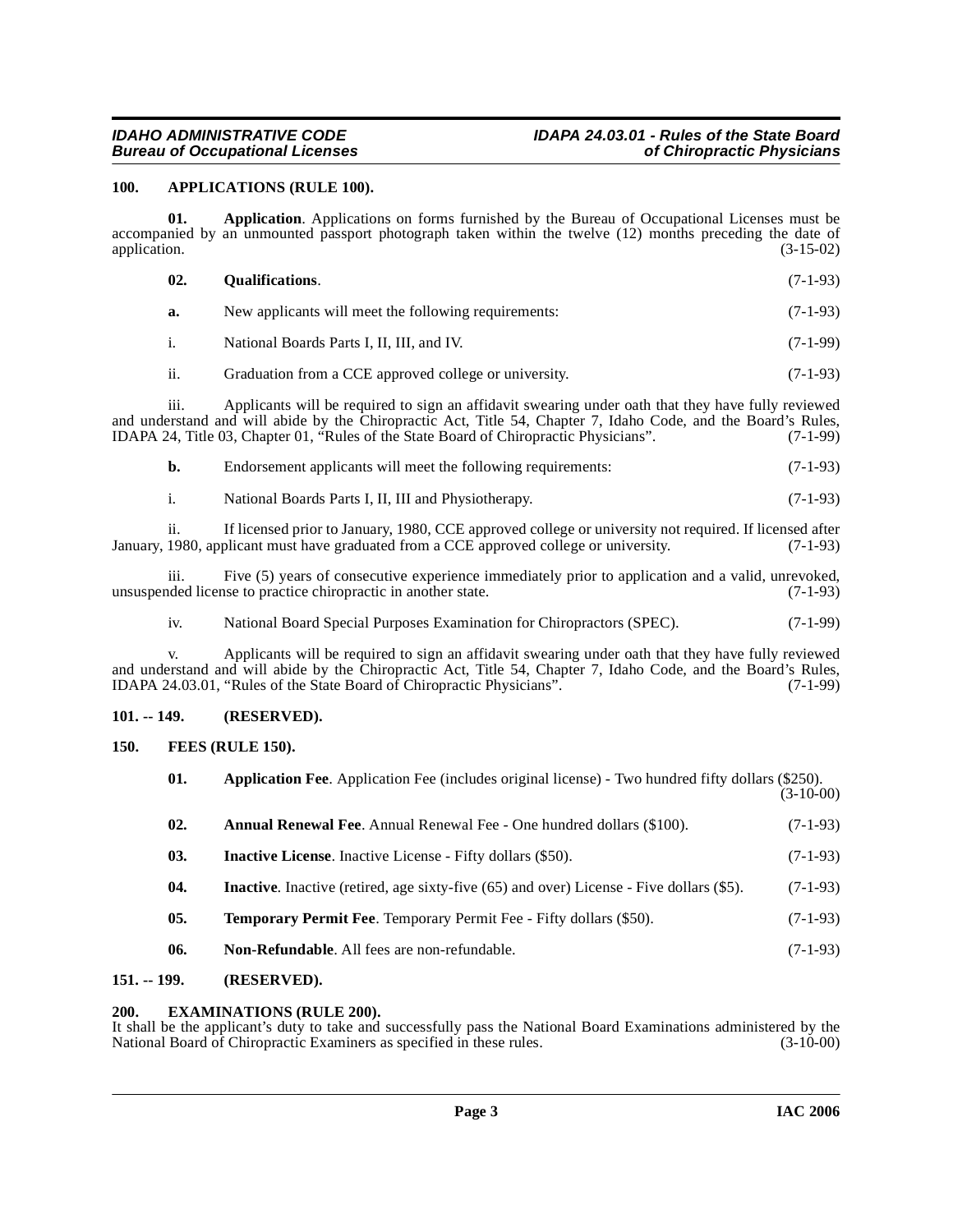#### <span id="page-3-0"></span>**201. -- 249. (RESERVED).**

#### <span id="page-3-12"></span><span id="page-3-1"></span>**250. RENEWAL OR REINSTATEMENT OF LICENSE (RULE 250).**

<span id="page-3-9"></span>**01. Expiration Date**. All chiropractic licenses expire and must be renewed annually in accordance tion 67-2614, Idaho Code. Licenses not so renewed will be canceled. (5-3-03) with Section 67-2614, Idaho Code. Licenses not so renewed will be canceled.

<span id="page-3-11"></span>**02. Reinstatement**. Any license canceled for failure to renew may be reinstated in accordance with Section 67-2614, Idaho Code, with the exception that the reinstatement fee shall be two hundred fifty dollars (\$250) and the applicant shall submit proof of having met the required continuing education for the year of reinstatement.

(5-3-03)

<span id="page-3-7"></span>**03. Canceled License**. A license that has been canceled for a period of more than five (5) years may be re-issued in accordance with section 67-2614, Idaho Code. (5-3-03)

#### <span id="page-3-2"></span>**251. -- 299. (RESERVED).**

#### <span id="page-3-3"></span>**300. RENEWAL REQUIREMENT (RULE 300).**

<span id="page-3-13"></span><span id="page-3-6"></span>

| 01. | <b>Active Status.</b> Each renewal application must be accompanied by: | $(7-1-93)$ |
|-----|------------------------------------------------------------------------|------------|
|-----|------------------------------------------------------------------------|------------|

**a.** The established fee and; (7-1-93)

**b.** Certification of having attended and completed a minimum of twelve (12) hours of scientific clinics, forums, or chiropractic study within the previous twelve (12) months, as approved by the Idaho Board of Chiropractic Physicians. (7-1-93) Chiropractic Physicians.

- <span id="page-3-10"></span>**02. Inactive Status**. Each application for an Inactive status license must be accompanied by: (3-15-02)
- **a.** The established fee; and (3-15-02)
- **b.** A written request to change a current active license to an inactive license. (3-15-02)

**03. Waiving Continued Education Requirements**. All continued education requirements will be waived for any year or portion thereof that a licensee maintains an inactive license and is not actively practicing in Idaho. Inactive license renewal notices and licenses will be marked "Inactive". When the licensee desires active status, he must show acceptable fulfillment of continuing educational requirements for the current year and submit a fee equivalent to the difference between the inactive and active renewal fee. The continuing educational requirement and the fees will not be prorated for a partial year. (3-15-02)

#### <span id="page-3-4"></span>**301. -- 349. (RESERVED).**

#### <span id="page-3-8"></span><span id="page-3-5"></span>**350. CONTINUING EDUCATION (RULE 350).**

In order to further protect the public health and to facilitate the administration of the Chiropractic Act, the board has formulated the following rules: (7-1-93) formulated the following rules:

**01. Subject Material**. The subject material of the continuing education requirement shall be germane to the practice of chiropractic and either; (3-15-02)

- <span id="page-3-14"></span>**a.** Sponsored by an approved school of chiropractic; or (3-15-02)
- **b.** Otherwise approved by the board. (3-15-02)
- **c.** "Germane to the practice of chiropractic" shall be limited to Section 54-704(1), Idaho Code. (3-15-02)
- <span id="page-3-15"></span>**02. Verification of Attendance**. It shall be necessary for each licensee to maintain verification of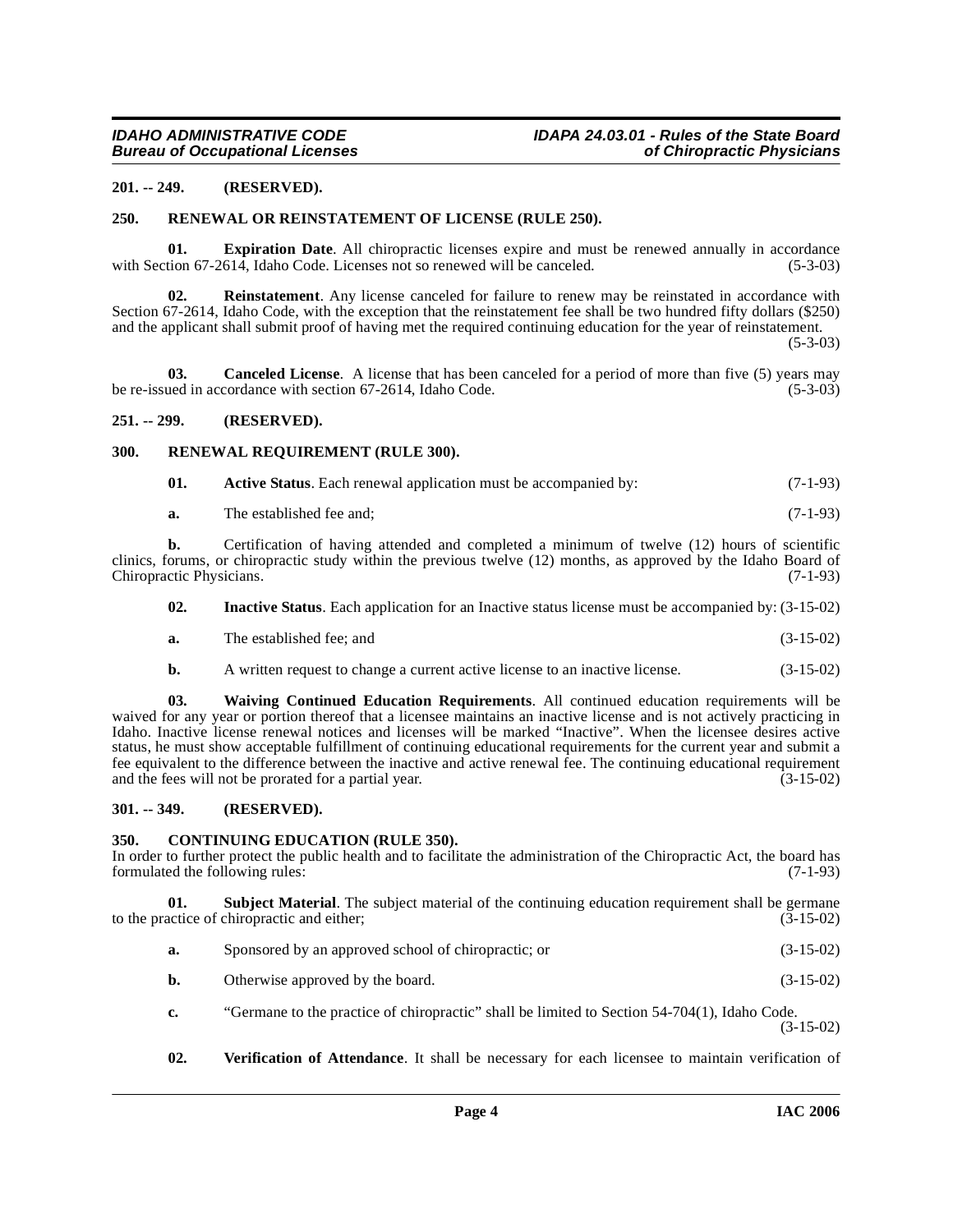### **IDAHO ADMINISTRATIVE CODE IDAPA 24.03.01 - Rules of the State Board**

attendance by securing authorized signatures or other documentation from the course instructors or sponsoring institution substantiating any and all hours attended by the applicant. This verification shall be maintained by the licensee and provided to the Board upon the request of the Board or its agent. (3-15-02) licensee and provided to the Board upon the request of the Board or its agent.

**03. Distance Learning and Home Study**. The board shall not approve any course of study for continuing education credit that does not include the actual physical attendance of the applicant in a face-to-face setting with the course instructor. Correspondence or Home Study courses shall not be eligible for continuing education credits. (3-15-02)

**04. Requests for Approval**. All requests for approval or pre-approval of educational programs must be made to the board in writing, and must be accompanied by a statement that includes the name of the instructor or instructors, the date and time and location of the course, the specific agenda for the course, the number of continuing education credit hours requested, and a statement of how the course is believed to be pertinent to the practice of chiropractic. (3-15-02)

#### <span id="page-4-0"></span>**351. -- 399. (RESERVED).**

#### <span id="page-4-1"></span>**400. APPROVED SCHOOLS OF CHIROPRACTIC (RULE 400).**

#### <span id="page-4-11"></span><span id="page-4-6"></span>**01. Requirement for Approval**. (7-1-93)

**a.** The Idaho Board of Chiropractic Physicians will consider only that school or college or university of chiropractic as a reputable school, college or university of chiropractic in good standing if such school, college or university conforms to the requirements of "recognized candidate for accreditation", or "accredited" of the Council of Chiropractic Education or any foreign country college which meets equivalent standards as determined by the Idaho Board of Chiropractic Physicians and teaches accredited courses in all the subjects set forth in Section 54-709(1)(b), Idaho Code. (7-1-93) Idaho Code. (7-1-93)

**b.** Regardless of the Council on Chiropractic Education status, the Board may make additional requirements for approval as a reputable school, college or university of Chiropractic. (7-1-93)

<span id="page-4-10"></span>**02. New Schools**. Those graduates of new schools of chiropractic will only be accepted for licensure application provided the school reaches "recognized candidate for accreditation" status with the Council on Chiropractic Education within one year following the first graduating class and are approved by the Idaho Board of Chiropractic Physicians.

#### <span id="page-4-2"></span>**401. -- 449. (RESERVED).**

#### <span id="page-4-4"></span><span id="page-4-3"></span>**450. ADVERTISEMENTS. (RULE 450).**

No chiropractor shall disseminate or cause the dissemination of any advertisement or advertising which is any way fraudulent, false, deceptive or misleading. Any advertisement or advertising shall be deemed by the board to be fraudulent, false, deceptive, or misleading if it: (7-1-93)

#### <span id="page-4-9"></span><span id="page-4-7"></span>**01. Contains a Misrepresentation of Fact**. Contains a misrepresentation of fact; or (7-1-93)

**02. Misleading or Deceptive**. Is misleading or deceptive because in its content or in the context in which it is presented it makes only a partial disclosure of relevant facts. More specifically, it is misleading and deceptive for a chiropractor to advertise free services (i.e. x-rays, examination, etc.) or services for a specific charge when in fact the chiropractor is transmitting a higher charge for the advertised services to a third party payor for payment or charges the patient or a third party. It is misleading and deceptive for a chiropractor or a group of chiropractors to advertise a chiropractic referral service or bureau unless the advertisement specifically names each of the individual chiropractors who are participating in the referral service or bureau; or (7-1-93)

**03.** Creates False, or Unjustified Expectations of Beneficial Treatment or Successful Cures. Calse, or unjustified expectations of beneficial treatment or successful cures; or (7-1-93) Creates false, or unjustified expectations of beneficial treatment or successful cures; or

<span id="page-4-8"></span><span id="page-4-5"></span>**04. Appeals Primarily to Lay Person**. Is likely to appeal primarily to a lay person's fears, ignorance,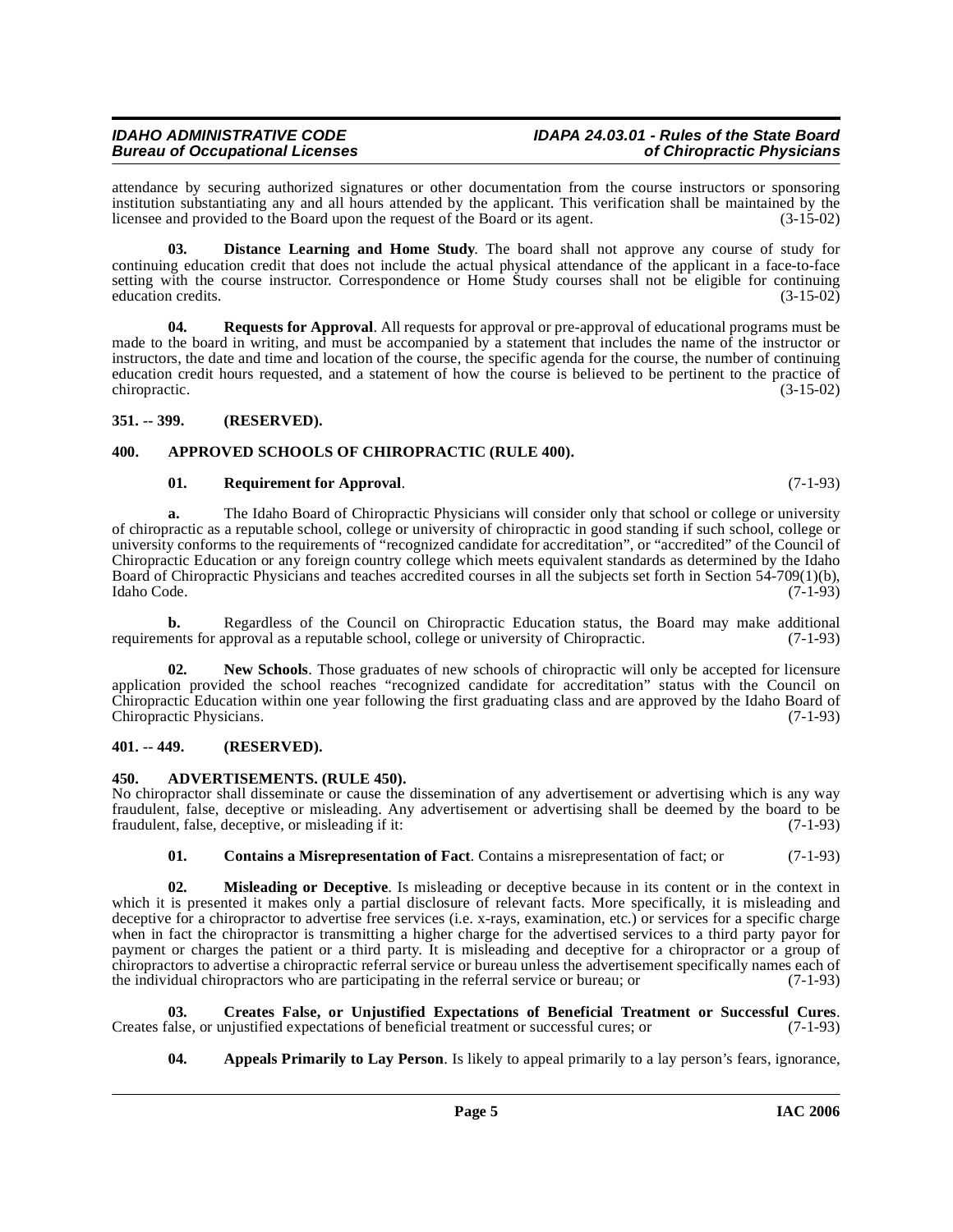### **IDAHO ADMINISTRATIVE CODE IDAPA 24.03.01 - Rules of the State Board**

<span id="page-5-14"></span>or anxieties regarding his state of health or physical well-being; or (7-1-93)

**05. Fails to Identify**. Fails to identify conspicuously the chiropractor or chiropractors referred to in the advertising as a chiropractor or chiropractors; or (7-1-93)

<span id="page-5-15"></span>**06. Failure to Perform**. Contains any representations or claims, as to which the chiropractor, referred advertising, fails to perform; or  $(7-1-93)$ to in the advertising, fails to perform; or

<span id="page-5-17"></span>**07. Use of the Term "Chiropractor"**. Contains any representation which identifies the chiropractic practice being advertised by a name which does not include the terms "chiropractor," "chiropractic," or some easily<br>recognizable derivative thereof: or (7-1-93) recognizable derivative thereof; or

<span id="page-5-4"></span>**08. Area of Practice**. Contains any representation regarding a preferred area of practice or an area of practice in which the practitioner in fact specializes, which represents or implies that such specialized or preferred area of practice requires, or that the practitioner has received any license or recognition by the state of Idaho or its authorized agents, which is superior to the license and recognition granted to any chiropractor who successfully meets the licensing requirements of Chapter 7, Title 54, Idaho Code; or (7-1-93) meets the licensing requirements of Chapter 7, Title 54, Idaho Code; or

<span id="page-5-11"></span>**09. Deceptive or Misleading Heading**. Appears in any classified directory, listing, or compendium under a heading, which when considered together with the advertisement, has the capacity or tendency to be deceptive or misleading with respect to the profession or professional status of the chiropractor; or  $(7-1-93)$ deceptive or misleading with respect to the profession or professional status of the chiropractor; or

<span id="page-5-12"></span>**10. Deceptive or Misleading Information**. Contains any other representation, statement or claim misleading or deceptive. (7-1-93) which is misleading or deceptive.

#### <span id="page-5-0"></span>**451. -- 499. (RESERVED).**

#### <span id="page-5-7"></span><span id="page-5-1"></span>**500. BOARD POLICIES AND DIRECTIVES (RULE 500).**

<span id="page-5-16"></span>**01. Register**. The board shall keep on file a current register of all applicants for licensure, rejected applicants and licentiates, and the current license status of all licensed Idaho Chiropractic Physicians. (7-1-93)

<span id="page-5-8"></span>**02. Board of Chiropractic Physicians' Agents**. The board shall authorize, by written agreement, the Bureau of Occupational Licenses to act as agent in its interest. (7-1-93)

<span id="page-5-6"></span>**03. Board Budget**. The board shall assist in preparation of an annual budget including all anticipated ures and income. (7-1-93) expenditures and income.

<span id="page-5-5"></span>**04.** Authorized Expenditures. The Board authorizes actual and necessary expenditures for Board to Board Members outside of Board meetings. (7-1-93) business to Board Members outside of Board meetings.

<span id="page-5-13"></span>**05. Delegates to Federation of Chiropractic Licensing Boards**. Authorized delegates to the annual congress shall receive the honorarium and travel expenses as provided in Section 54-706(4), Idaho Code. (7-1-93)

#### <span id="page-5-2"></span>**501. -- 549. (RESERVED).**

#### <span id="page-5-9"></span><span id="page-5-3"></span>**550. CHIROPRACTIC ASSISTANTS (RULE 550).**

**01. Definition**. A chiropractic assistant is defined as any individual functioning in a dependent hip with a supervising chiropractic physician in the performance of any chiropractic practice. (7-1-93) relationship with a supervising chiropractic physician in the performance of any chiropractic practice.

**02. Chiropractic Physician Responsible and Liable**. The chiropractic physician shall be responsible and liable for:  $(7-1-93)$ 

<span id="page-5-10"></span>

| a. | Direct supervision; | $(7-1-93)$ |  |
|----|---------------------|------------|--|
|----|---------------------|------------|--|

**b.** Any acts of the assistant in the performance of chiropractic practice; (7-1-93)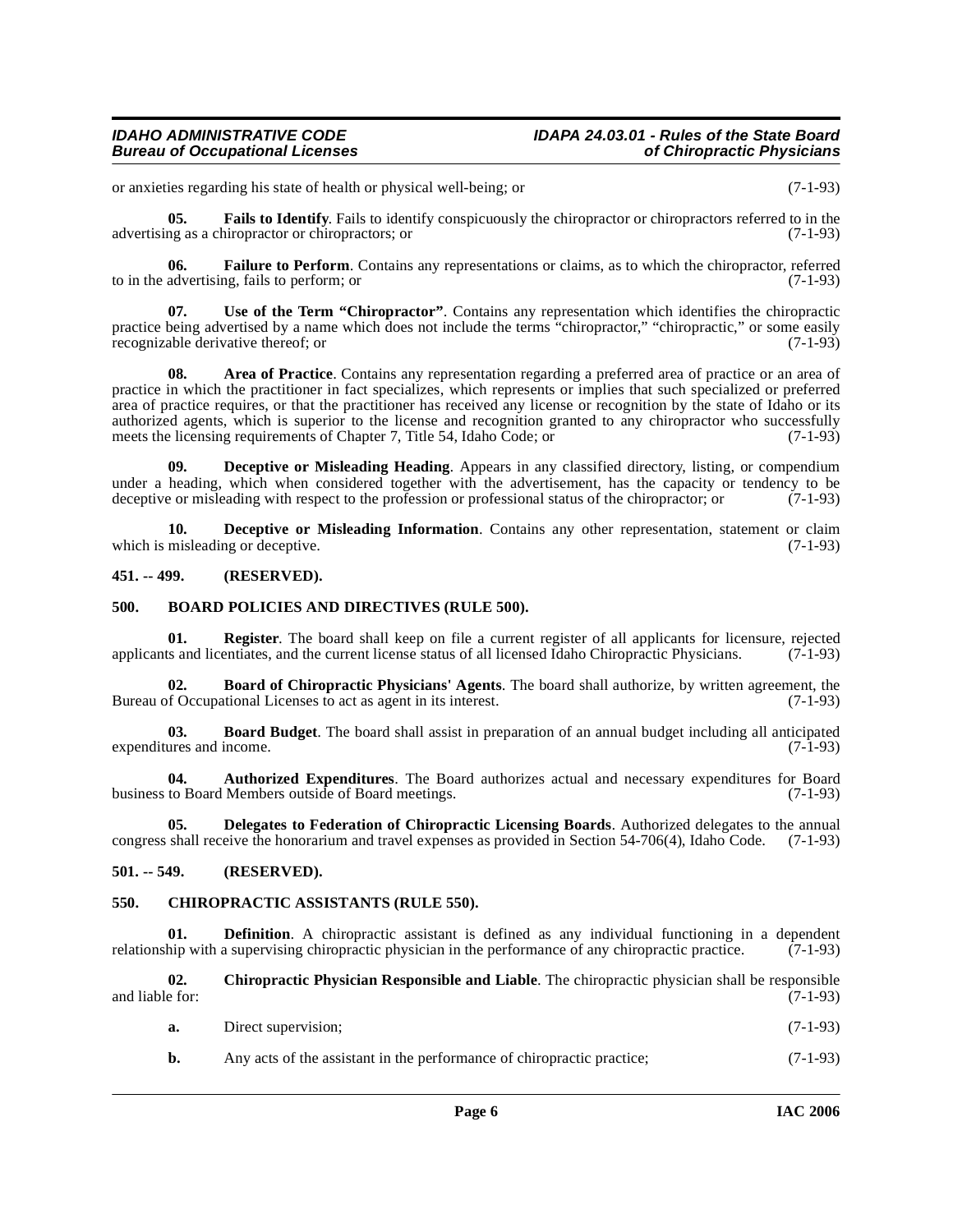<span id="page-6-3"></span><span id="page-6-2"></span><span id="page-6-0"></span>**c.** Proper training and capabilities of the chiropractic assistant before authorization is given to any chiropractic practice. (7-1-93) perform any chiropractic practice. **03.** Chiropractic Assistant Limitations. A chiropractic assistant shall not: (7-1-93) **a.** Manipulate articulations; (7-1-93) **b.** Provide diagnostic results or interpretations to the patient; (7-1-93) **c.** Provide treatment advice to any patient without instructions from the supervising Chiropractic Physician. (7-1-93) Physician. (7-1-93) **551. CHIROPRACTIC INTERN (RULE 551). 01. Definition**. A chiropractic intern is defined as any individual who is qualified to practice as an intern as established by the approved chiropractic college that the individual attends and who will function in a dependent relationship with a supervising chiropractic physician in the performance of chiropractic practice. (3-15-02) **02.** Chiropractic Physician Responsible and Liable. The chiropractic physician shall be responsible and liable for:<br>(3-15-02) and liable for: (3-15-02) **a.** Direct personal supervision of the intern; (3-15-02) **b.** Any acts of the intern in the performance of chiropractic practice; (3-15-02) **c.** Determining that the intern possesses sufficient training and capabilities before authorization is given to perform any chiropractic practice. (3-15-02) **03. Chiropractic Intern Limitations**. A chiropractic intern shall not: (3-15-02)

<span id="page-6-5"></span><span id="page-6-4"></span>**a.** Perform any chiropractic practice independently, but must perform all such practice under the rsonal supervision of a licensed Chiropractic Physician; (3-15-02) direct personal supervision of a licensed Chiropractic Physician;

**b.** Provide diagnostic results or interpretations to the patient prior to consultation with the supervising ctic Physician: (3-15-02) Chiropractic Physician;

**c.** Provide treatment advice to any patient without instructions from the supervising Chiropractic Physician. (3-15-02) Physician. (3-15-02)

#### <span id="page-6-7"></span><span id="page-6-1"></span>**552. TEMPORARY PRACTICE PERMITS (RULE 552).**

When an original application for license or internship is accepted by the board as being fully completed, in accordance with the requirements of the Idaho Chiropractic Physician Law and these Rules, a temporary permit to practice may be issued. practice may be issued.

**01. Supervision Required**. A permit holder may work only when under the direct personal supervision of a chiropractic physician currently licensed in Idaho. The name, address and signature of the supervising chiropractic physician shall appear on the application. (3-15-02) chiropractic physician shall appear on the application.

<span id="page-6-6"></span>**02.** Only One Permit May Be Issued. Only one (1) permit may be issued under any circumstances to any individual. (3-15-02)

**03.** Validity of Temporary Permits. Temporary permit to practice will be valid for a period not to welve (12) months and only: (3-15-02) exceed twelve  $(12)$  months and only:

<span id="page-6-8"></span>**a.** In the case of an applicant for Idaho licensure, until the results of the next scheduled examination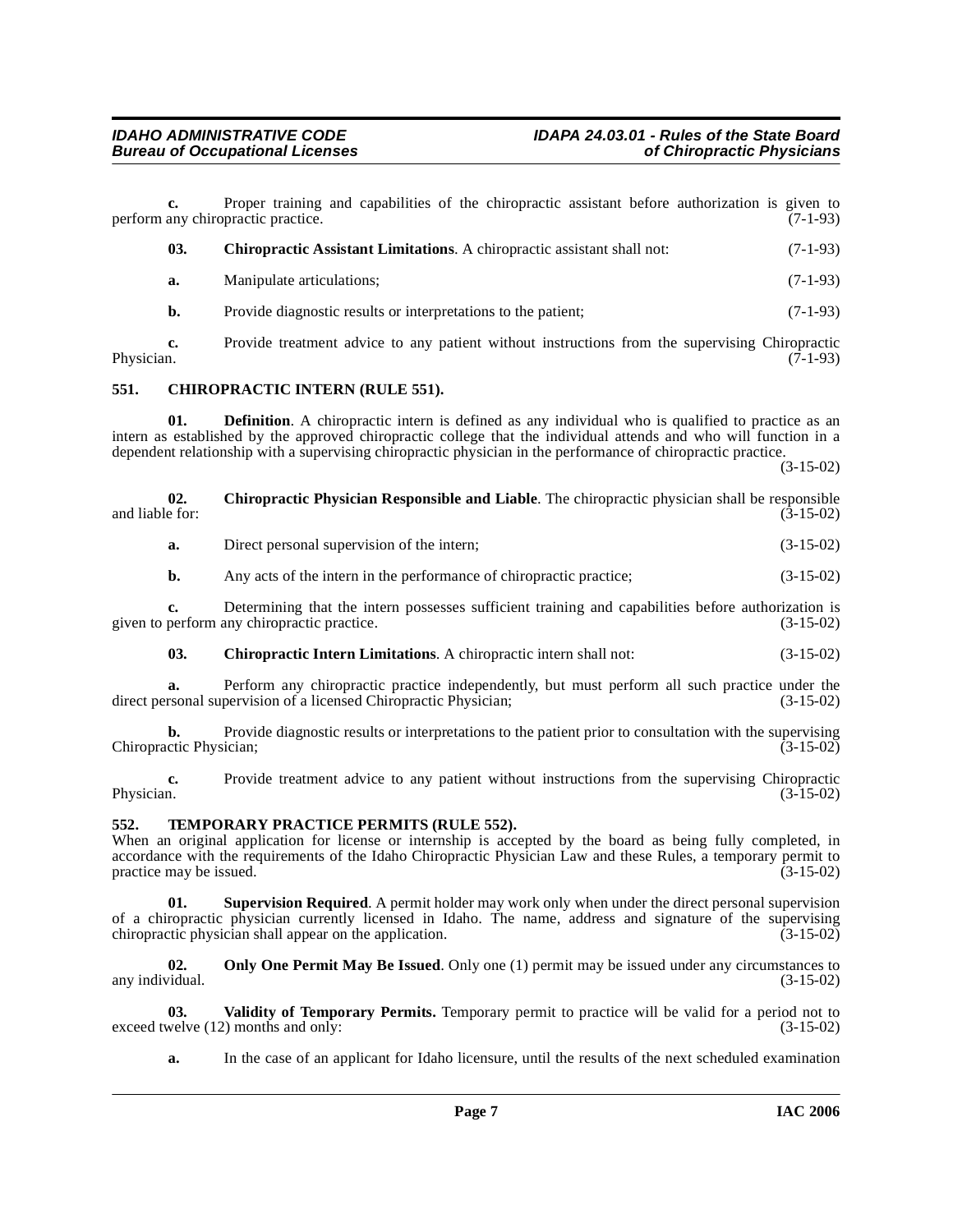have been released. No work permit will be issued to an applicant who has previously failed an examination for licensure in this or any other state, territory, possession, or country. Failure to sit for the scheduled examination will invalidate the work permit and no further permits will be issued. (3-15-02)

**b.** In the case of an intern, until the scheduled date of graduation from an approved school of chiropractic. Upon original application for licensure in Idaho, the intern permit may be extended by the board until the results of the next scheduled examination have been released.

#### <span id="page-7-0"></span>**553. -- 559. (RESERVED).**

#### <span id="page-7-7"></span><span id="page-7-1"></span>**560. SUPERVISION OF ATHLETIC TRAINERS.**

Idaho licensed chiropractic physicians who are designated as a directing physician responsible for the supervision of licensed athletic trainers shall comply with all duties and responsibilities of a directing physician as set forth in IDAPA 22.01.10, "Rules for the Licensure of Athletic Trainers to Practice in Idaho," except that designated chiropractic physicians shall not be required to register. (4-11-06)

#### <span id="page-7-2"></span>**561. -- 599. (RESERVED).**

#### <span id="page-7-4"></span><span id="page-7-3"></span>**600. CHIROPRACTIC PEER REVIEW (RULE 600).**

<span id="page-7-6"></span>**01. Purpose and Composition of Peer Review Committee**. There is hereby established a Peer Review Committee, the members of which will function at the will of the Idaho State Board of Chiropractic Physicians. (7-1-98) Physicians. (7-1-98)

**a.** The purpose of the Peer Review Committee is to review those matters relative to the ateness, quality, utilization, and cost of chiropractic care in the state of Idaho. (7-1-98) appropriateness, quality, utilization, and cost of chiropractic care in the state of Idaho.

**b.** The Committee will be comprised of a chairman and a minimum of five (5) members, all of whom will be appointed by the members of the Board, and all of whom will serve at the pleasure of the Board. They may be removed from the Committee by vote of the Board, at any time, without cause. (7-1-98)

**c.** The Board will appoint one (1) of its members to act as a liaison between the Board and the Committee. This liaison will serve at the pleasure of the Board and may be removed by the Board, at any time, without cause. (7-1-98) without cause.

#### **02. Definitions**. (7-1-98)

**a.** "Board" means the Idaho State Board of Chiropractic Physicians. (7-1-98)

**b.** "Patient" means an individual who has received treatment from an Idaho licensed chiropractor, or who has received treatment under the supervision or direction of an Idaho licensed chiropractor, which treatment is within the scope of practice for a chiropractor within the state of Idaho. (7-1-98)

**c.** "Peer Review" means an evaluation performed by members of the Committee, which review will include the appropriateness, quality, utilization, and cost of chiropractic services and ethical performance of chiropractic care.

**d.** "Peer Review Committee Members" shall mean those individuals appointed by the Board to serve on the Peer Review Committee. (7-1-98)

**e.** "Individual Reviewers" means those individual members of the Committee who are designated by the chairman of the Committee to conduct a peer review evaluation of any particular matter. (7-1-98)

#### <span id="page-7-5"></span>**03. Committee Criteria**. (7-1-98)

**a.** Requirements for Membership: To be considered for appointment to the Committee, an applicant (7-1-98) shall: (7-1-98)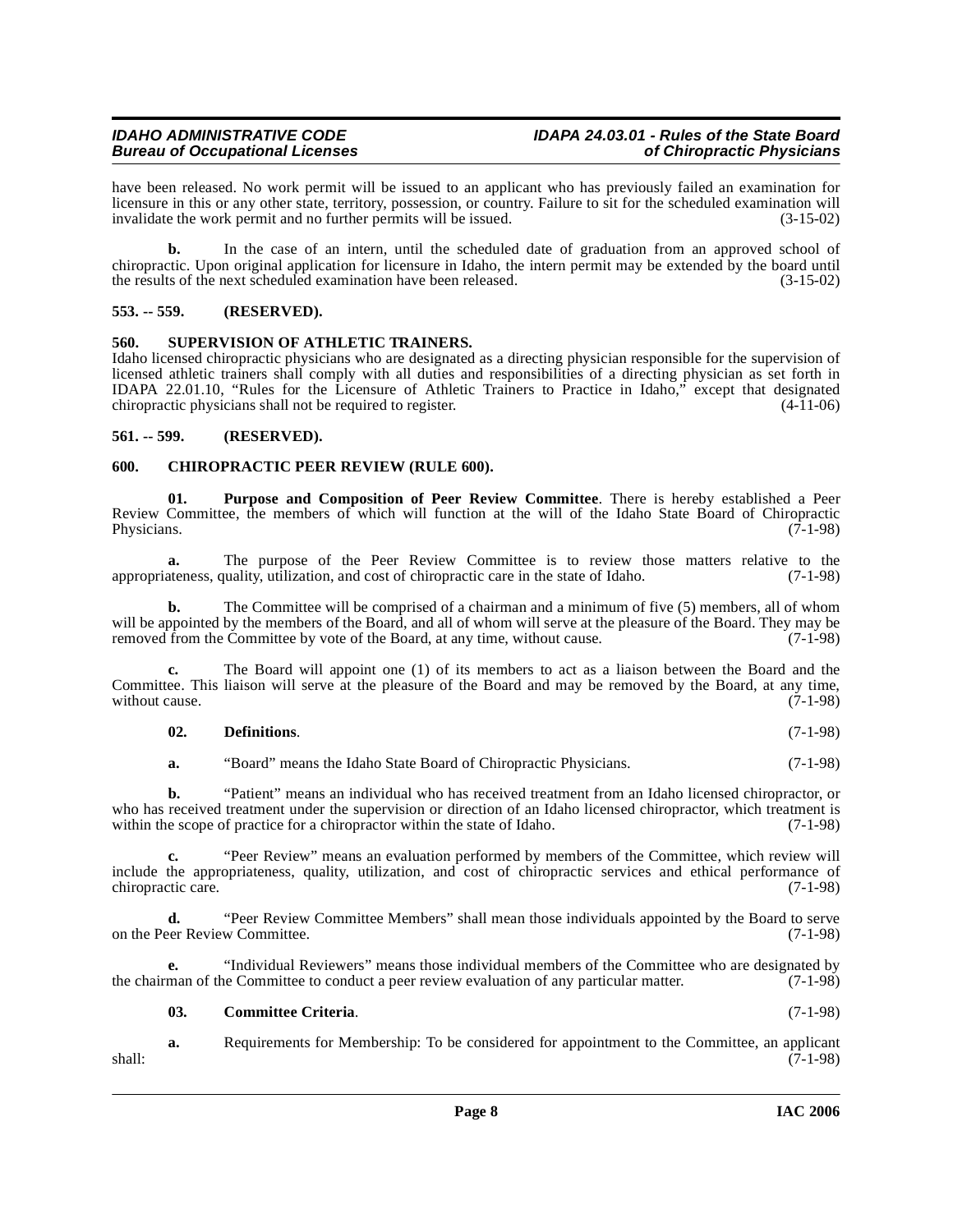i. Hold a current Idaho license to practice chiropractic, which license is in good standing and which r been the subject of a formal disciplinary action in any jurisdiction; (7-1-98) has never been the subject of a formal disciplinary action in any jurisdiction;

ii. Be actively engaged in the practice of chiropractic for the past four (4) years, with the most recent of those years having been spent in Idaho.  $(7-1-98)$ two  $(2)$  of those years having been spent in Idaho.

iii. Obtain such peer review training as may be required by the Board. (3-15-02)

**b.** Appointment Process: Each year the Board will notify all Idaho licensed chiropractors of the and deadlines by which they may self-submit for membership on the Committee. (7-1-98) process and deadlines by which they may self-submit for membership on the Committee.

i. The submissions will be maintained on file for one (1) year; after which time they will be discarded without notice to the applicants. (7-1-98)

ii. The Board will notify those individuals who are named to the Committee of their appointment. (7-1-98)

**c.** Limitations of Peer Review Committee Members. While serving on the Peer Review Committee, a shall not: (7-1-98) member shall not:

i. Solicit to do independent medical examinations and/or reviews for insurance companies, attorneys or other third parties;

ii. Utilize any designation or other reference to Committee membership on any advertisement,  $\alpha$  relephone book, office, letterhead, or any other place. (7-1-98) including telephone book, office, letterhead, or any other place.

**d.** Reimbursement: Committee members will be afforded expense reimbursement in accordance with ployee travel regulations upon Board approval. (7-1-98) state employee travel regulations upon Board approval.

#### <span id="page-8-2"></span>**04. Standards**. (7-1-98)

**a.** In conducting any review, the Committee will utilize the Guidelines for Chiropractic Quality Assurance and Practice Parameters, Proceedings of the Mercy Center Consensus Conference, and Procedural/ Utilization Facts, Chiropractic/Physical Therapy Treatment Standards, a Reference Guide, 5th Edition, Robert E.  $Olson, D.C.$  (7-1-98)

**b.** The reviewing chiropractors will be expected to utilize their own experience and other reference n ascertaining the reasonableness and appropriateness of care provided. (7-1-98) sources in ascertaining the reasonableness and appropriateness of care provided.

<span id="page-8-3"></span>**05. Who May Utilize the Services of the Committee**. A request for peer review may be submitted to the Committee by a patient, the patient's legal representative, an insurer or other third-party payor or health care provider, or the treating chiropractic physician. (7-1-98)

**06. Form of Request**. A request for peer review must be submitted to the Committee on forms from the Board offices. (7-1-98) available from the Board offices.

- <span id="page-8-1"></span><span id="page-8-0"></span>**07. Fees for Review**. The following fees will be assessed: (7-1-98)
- **a.** If review is requested by a patient: no charge. (7-1-98)

**b.** If review is requested by a treating physician, an insurer or third party provider: (7-1-98)

i. One hundred twenty-five dollars  $(\$125)$  for a review of claims in the amount of one thousand  $\$1,000$  or less;  $(3-30-01)$ dollars  $(\$1,000)$  or less;

ii. Two hundred fifty dollars (\$250) for a review of claims in the amount of one thousand one dollars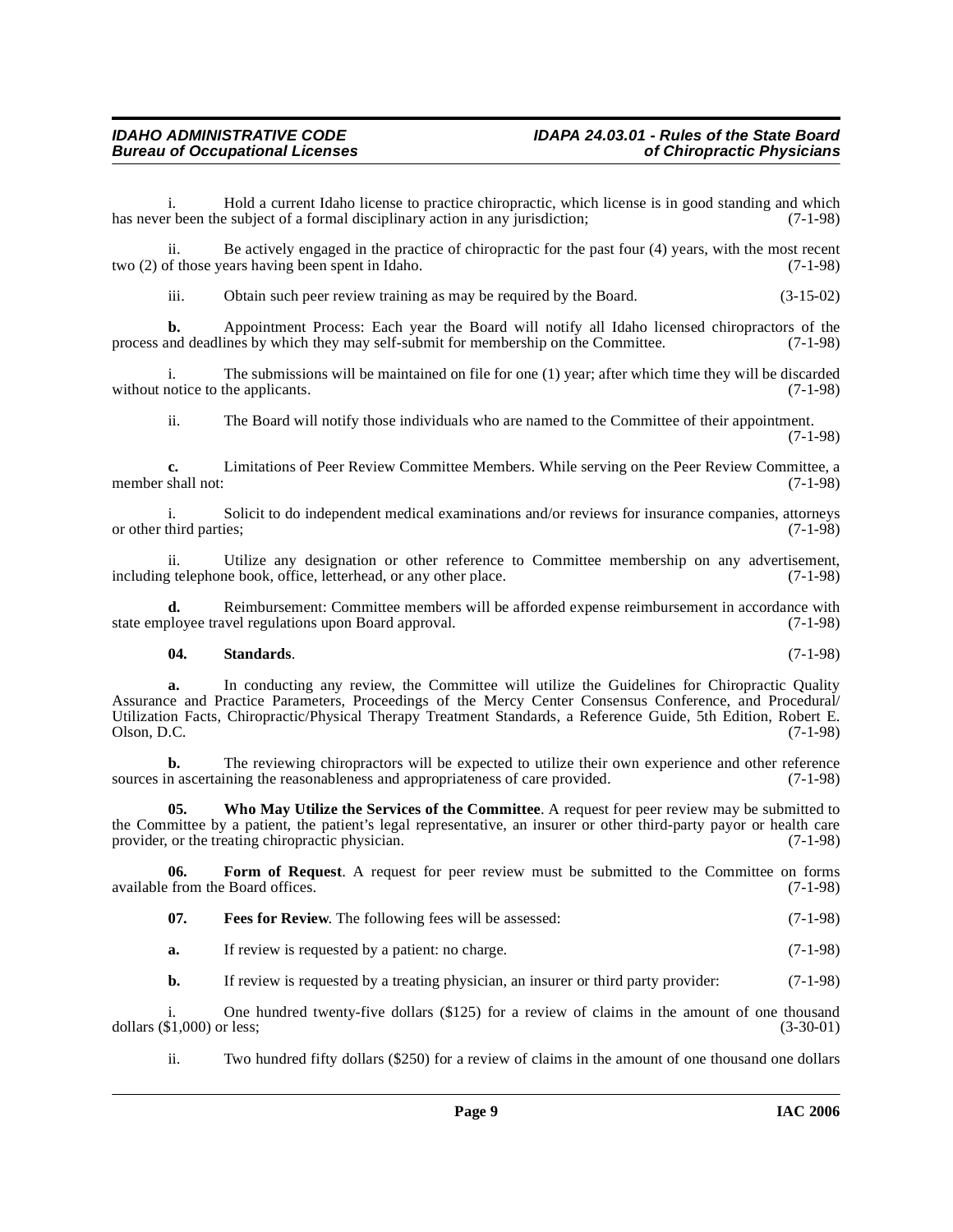### **IDAHO ADMINISTRATIVE CODE IDAPA 24.03.01 - Rules of the State Board**

(\$1,001) or more and not exceeding three thousand dollars (\$3,000); (3-30-01)

iii. Three hundred fifty dollars (\$350) for a review of claims in the amount of three thousand one dollars (\$3,001) or more; (3-30-01)

**c.** Payment for reviews by the insurer or third-party provider is required prior to implementation of  $(7-1-98)$ any review process.

#### <span id="page-9-2"></span>**08.** Procedures for Review.  $(7-1-98)$

**a.** All reviews will be blind reviews. The identity of the patient, treating physician, and any insurer or third-party payor for the services will be unknown to the individual reviewers. (7-1-98)

**b.** Peer review will be conducted only upon request. The opportunity for participation in the review will be made available to the non-requesting party or parties. With the exception of the treating chiropractic physician, there is no requirement of participation in the peer review process. (7-1-98) physician, there is no requirement of participation in the peer review process.

**c.** Reviews will be conducted by three (3) individual reviewers, to be chosen from the membership of the Committee by the chairman. (7-1-98)

**d.** The individual reviewers will conduct their evaluation, reach an agreement as to the outcome, and report that outcome to the chairman. If any of the parties desire to appeal this decision, they may within sixty (60) days of the decision notify the chairman who will appoint one (1) new reviewer to conduct an evaluation and report the outcome to the chairman. There will be no further rights to appeal. Decisions of the individual reviewer will not be subject to challenge. (4-11-06)

**e.** The chairman will provide regular reports to the Board liaison. If it is the opinion of the reviewers that a licensed chiropractic physician has violated any of the laws and rules governing continued licensure, the Committee chairman will notify the Board liaison, immediately. The liaison will then refer the matter for further investigation and potential disciplinary action by the Board. (7-1-98) investigation and potential disciplinary action by the Board.

#### <span id="page-9-0"></span>**601. RULEMAKING HISTORY PRIOR TO JULY 1, 1993 (RULE 601).**

Supersedes Rules adopted September 7, 1977 Authority Chapter 7, Title 54, Idaho Code, July 1, 1980 Adopted Under Emergency Provisions, June 10, 1982 Final Adoption, August 21, 1982 As Amended December 21, 1987 Effective January 11, 1988 Adopted Under Emergency Provisions, March 29, 1993 Adopted Under Temporary Provisions, July 1, 1997 (7-1-98)

<span id="page-9-1"></span>**602. -- 999. (RESERVED).**